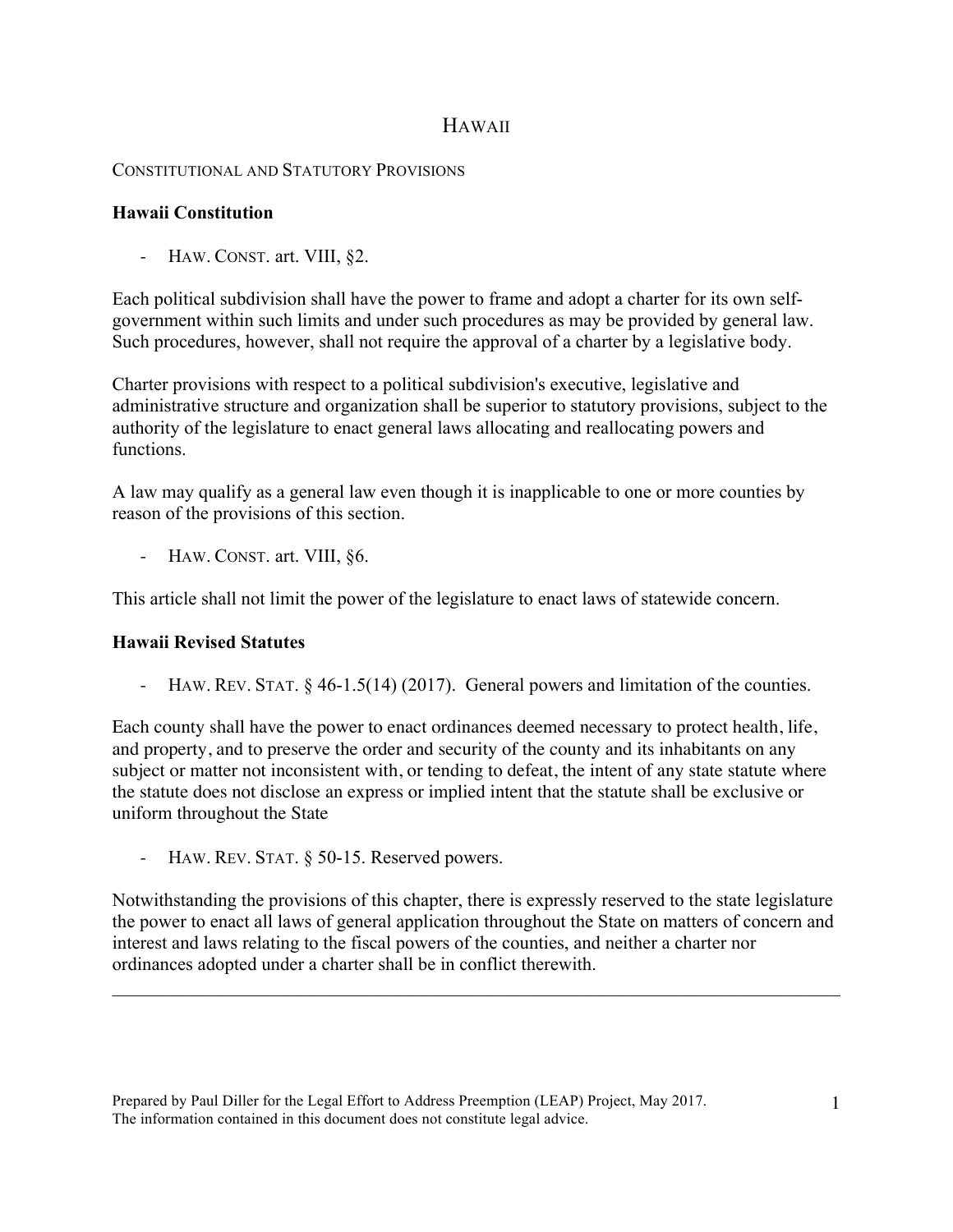#### HOME RULE STRUCTURE

Hawaii has only four, relatively large units of general-purpose local government that correspond to its four main islands: the counties of Hawaii ("the Big Island"), Kauai, and Maui (which includes Lanai and a handful of other smaller islands), and the city and county of Honolulu (which covers the entire island of Oahu, the state's most populous island).<sup>1</sup> The Hawaii constitution protects the authority of each unit to adopt its own home-rule charter subject to procedures established by state law. State law further delegates authority to the counties in detail. Among those powers are eminent domain, the power to regulate businesses, and the police power grant quoted above.<sup>2</sup> Despite these seemingly generous grants of authority, the Hawaii courts occasionally invoke language redolent of Dillon's Rule in noting that "[m]unicipal corporations are solely the creation of the state" and "exercise only those powers which have been delegated to them by state legislation."<sup>3</sup> The courts meld this observation into their field preemption analysis, discussed in more detail below.<sup>4</sup>

Article VIII, § 6 of the constitution reserves ultimate authority over matters of statewide concern to the legislature.<sup>5</sup> Similarly, state law reserves to the legislature the power to override local enactments "on matters of concern and interest" and fiscal matters, notwithstanding ordinances or charter provisions to the contrary. Moreover, the statutory police power grant to counties is conditioned on consistency with state law. Interpreting HAW. REV. STAT. § 46-1.5(14), the Hawaii Supreme Court stated that a municipal ordinance will be preempted "if (1) it covers the same subject matter embraced within a comprehensive statutory scheme disclosing an . . . intent to be exclusive and uniform throughout the state or (2) it conflicts with state law.<sup>56</sup> The court also noted that the state constitution mandates preemption through Article VIII, § 6, and that "most statutes will, by their very nature, govern matters of statewide concern."<sup>7</sup> The Hawaii Supreme Court includes local "[p]ersonnel matters, including civil service and compensation matters," among those matters of statewide concern that the legislature may preempt.<sup>8</sup>

Under the test applied for determining preemption of a municipal ordinance, the court first examines whether the ordinance covers the same subject matter embraced by the statutory scheme or the rule promulgated pursuant to statute.<sup>9</sup> A municipal ordinance may be preempted if it attempts to regulate in an area fully occupied by general law, either expressly or by legislative

<sup>&</sup>lt;sup>1</sup> See, e.g., HAW. REV. STAT. § 50-2 (2017) (defining "counties").<br>
<sup>2</sup> *Id.* § 46-1.5 (listing powers delegated to counties).<br>
<sup>3</sup> Robert Ito Farm, Inc. v. Cty. of Maui, 111 F. Supp. 3d 1088, 1108 (D. Haw. 2015) (quotin Anamizu*,* 481 P.2d 116, 118 (Haw. 1971)). <sup>4</sup> *E.g.*, *Ito Farm*, 111 F. Supp. 3d at 1112 (holding that Maui's ban on genetically engineered crops is preempted by

state law).

<sup>&</sup>lt;sup>5</sup> Marsland v. First Hawaiian Bank, 764 P.2d 1228 (Haw. 1988).<br>
<sup>6</sup> Richardson v. City and Cty. of Honolulu, 868 P.2d 1193, 1209 (Haw. 1994).<br>
<sup>7</sup> *Id.* at 1213.<br>
<sup>8</sup> City and Cty. of Honolulu v. Ariyoshi, 689 P.2d 757, statutory scheme" in holding that city ordinance regulating electrical contractors was invalid).

Prepared by Paul Diller for the Legal Effort to Address Preemption (LEAP) Project, May 2017. The information contained in this document does not constitute legal advice.